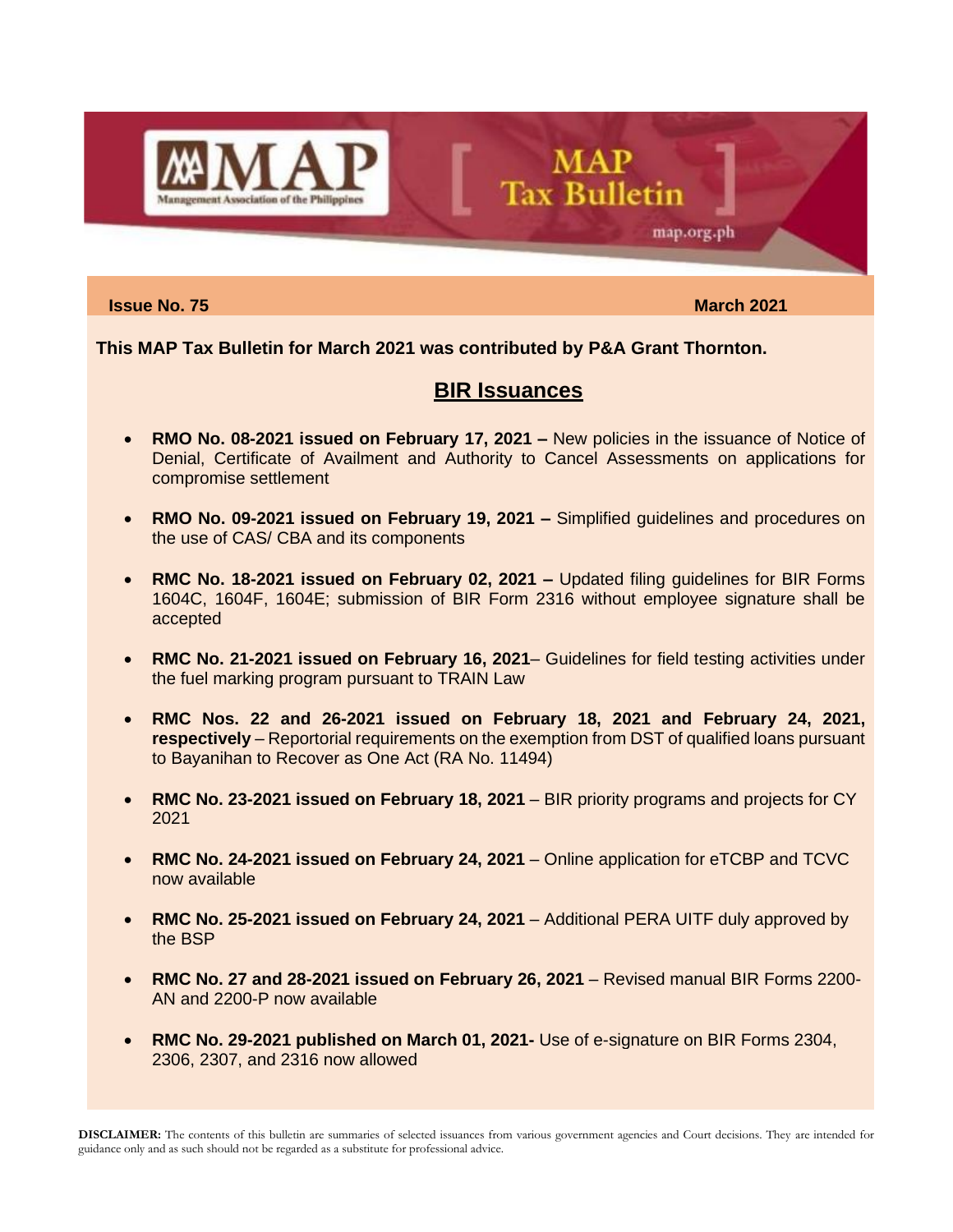### **SEC Issuances**

• **SEC MC No. 02 series of 2021 issued on February 15, 2021 –** Submission of sworn certification for compliance on prohibition on the unfair debt collection practices of FCs and LCs

## **Court of Tax Appeals Decision**

- **Assessment notices sent to incorrect address are void despite taxpayer's response to the said notices** *(Commissioner of Internal Revenue vs Vitalo Packaging International, Inc., CTA EB No. 2148 re CTA Case No. 9231, February 03, 2021)*
- **Certificate of endorsement by the DOE for RE developers significant in its claim for VAT refund** *(North Luzon Renewable Energy Corp. vs Commissioner of Internal Revenue, CTA Case Nos. 9886, February 19, 2021)*

## **BIR Issuances**

#### **New policies in the issuance of Notice of Denial, Certificate of Availment and Authority to Cancel Assessments on applications for compromise settlement (Revenue Memorandum Order No. 08-2021 issued on February 17, 2021)**

Notices of Denials (NOD) on applications for compromise settlement involving basic deficiency tax of more than P500,000 basic tax shall be signed by the Commissioner of Internal Revenue. Those that involve basic deficiency tax of P500,000 and below shall be signed by the concerned Regional Director.

All Certificates of Availment (CA) on applications for compromise settlement duly approved by the National Evaluation Board (NEB) including cases subject of Judicial Compromise Agreement (JCA) shall be signed by the Assistant Commissioner of the Collection Service, except those involving large taxpayer cases. Large taxpayer cases shall be signed by the Assistant Commissioner of the Large Taxpayers Service. The duly signed CA together with the entire docket of the case shall then be transmitted back to the concerned office having jurisdiction thereto. Notice of lifting of warrants and notices shall be prepared also by such concerned office.

All Authority to Cancel Assessments (ATCA) on applications for compromise settlement duly approved by the NEB shall be signed by the concerned Regional Director or the Assistant Commissioner where the case originated.

All applications for compromise settlement with NOD for signature of the Commissioner that were already transmitted to and pending with the office of the Accounts Receivable Monitoring Division before the effectivity of the RMO shall be acted upon by that office.

#### **Simplified guidelines and procedures on the use of CAS/ CBA and its components (Revenue Memorandum Order No. 09-2021 issued on February 19, 2021)**

RMO No. 09-2020 is issued to provide simplified guidelines and procedures on the use of Computerized Accounting System (CAS), Computerized Books of Accounts (CBA), and/or its components, including Electronic Storage System (ESS), middleware and other similar systems, in relation the provisions of Revenue Memorandum Circular No. 5-2021.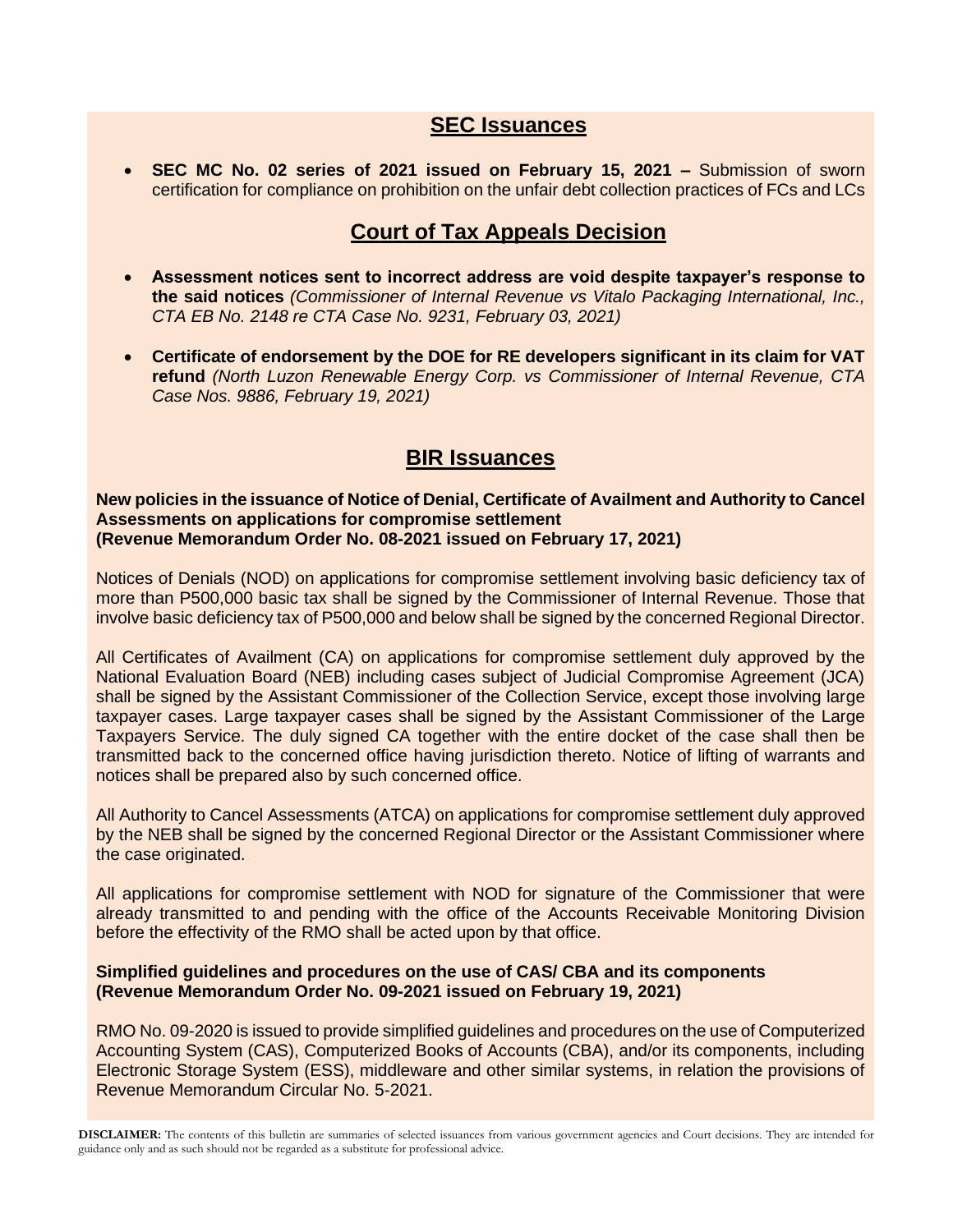#### **Registration**

- The requirement for Permit to Use (PTU) is no longer applicable. All taxpayers who intend to use CAS, CBA, and/or its components, including ESS, middleware and other similar systems (collectively referred herein as "System") shall submit the documentary requirements (Annex A of the RMO) with the Client Support Section (CSS) of the RDO/LT Office where it is registered manually or via electronic mail (e-mail).
- All documents shall be submitted to the RDO/LT office where the head office is registered except:
	- o Branch office adopts a "system" ahead of the head office
	- $\circ$  Branch office adopts "system" different from the other branches and its head office
- Affiliated companies, sister companies, franchisees, closely held corporations and other similar companies related to a parent company shall submit separately the required documentary requirements where the aforesaid companies are registered.
- The System must strictly comply with the Standard Functional and Technical Requirements (Annex B of the RMO).
- The concerned RDO/LT Office shall issue an Acknowledgment Certificate (AC) within three (3) working days from receipt of complete documentary requirements. In case there are discrepancies in the information provided on the submitted documentary requirements, a Notice/Letter of Denial shall be issued.
- No system demonstration nor pre-evaluation shall be conducted as a condition for the registration of the System.
- Taxpayers who will avail the services of Tax Service Providers (TSPs) or third-party software provider for the use of a system/software must register such system with the BIR prior to the effectivity of their contract with the TSPs or third-party software provider.
- The registration of the CRMs/POS Machines and Other Sales Receipting System/Software shall be different from the registration of the System, unless the same is connected through a network or linked to CAS/CBA.
- In case of a major system enhancement, taxpayers must submit an update of registration. In case of minor system enhancement, the taxpayer must submit a written notification to the RDO/LT Office stating the minor specific enhancements of the system.

#### **Use of Receipts/Invoices**

- Taxpayers with duly registered System, without system-generated principal and/or supplementary receipts/invoices, should apply for Authority to Print (ATP) receipts/invoices based on existing revenue issuances.
- System-generated principal and/or supplementary receipts/invoices must comply with the mandatory information required to be indicated in the receipts/invoices, except for the following which are applicable only for CRM/POS Machine:
	- o Machine Identification Number (MIN);
	- o Serial Number of the CRM/POS Machine; and
	- o Accreditation Details of the CRM/POS Supplier.
- In case of systems downtime, taxpayers with duly registered System with e-invoicing but no redundancy or automatic switchover, shall be allowed to issue manual receipts/invoices. Approved ATP reserved or set aside for use during systems downtime should not exceed one thousand (1,000) sets at a time.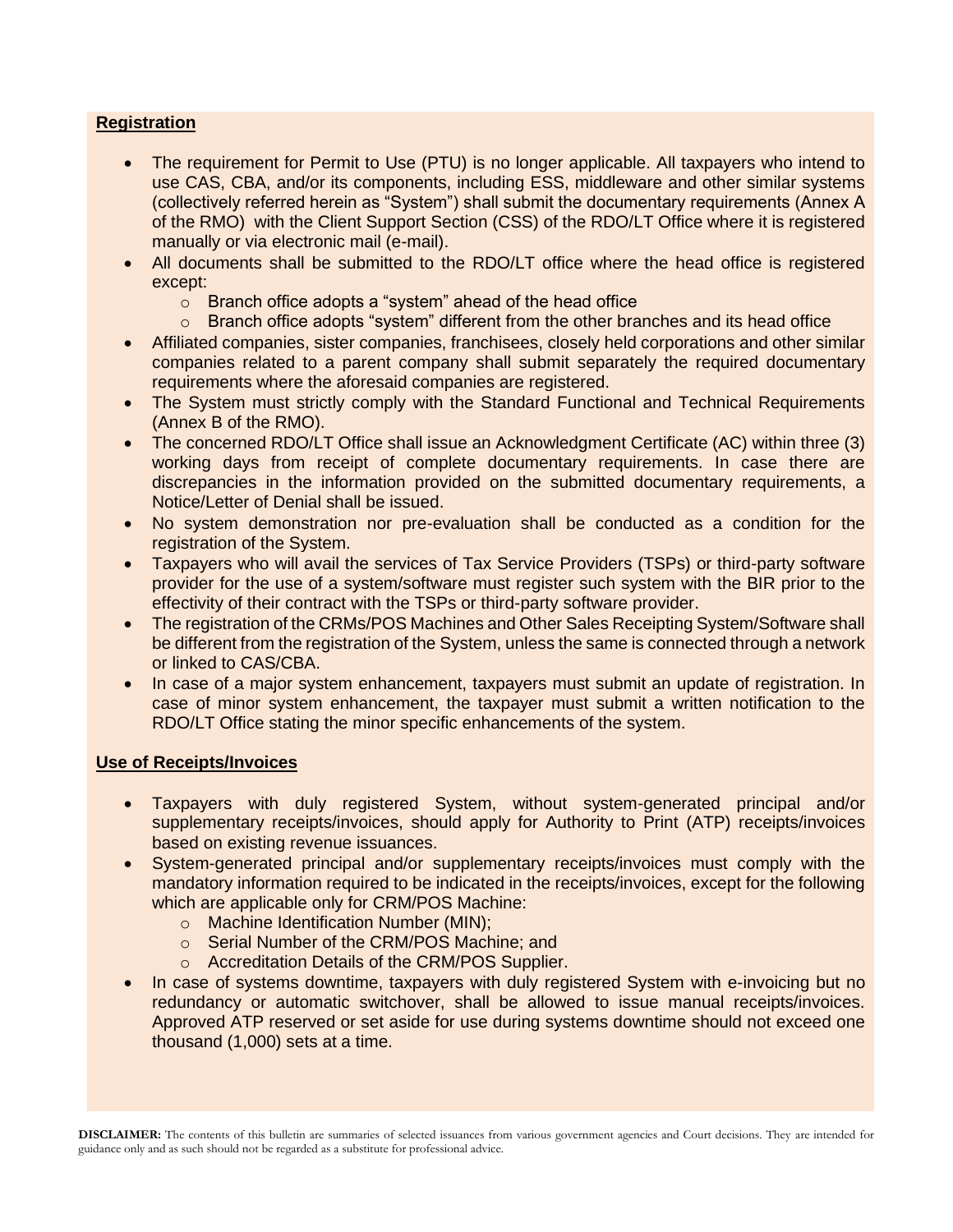#### **Books of Accounts**

- The books of accounts/subsidiary accounting records must comply with the bookkeeping requirements under RR No. 9-2009.
- Soft copy of the CBA and other accounting records shall be registered within 30 days from close of the taxable year. A transmittal letter showing the detailed content of the USB Drive or other electronic storage device must be submitted. In case of submission of unaudited books of accounts and other accounting records, the Auditor's Adjustments submitted in soft copy.

#### **Transitory Provisions**

- All applications filed after February 23, 2020 shall be processed following the above guidelines and procedures.
- All taxpayers with pending applications for Permit to Use CAS, CBA, and/or its Components, which were filed with the National Accreditation Board (NAB) and are pending with NAB as of February 23, 2020 shall be processed under RMC No. 10-2020.
- Approved PTUs of taxpayers shall remain valid unless the issued PTU has been revoked/expired or the system has been enhanced and no registration update was made.

### **Updated filing guidelines for BIR Forms 1604C, 1604F and 1604E; submission of BIR Form 2316 without employee signature shall be accepted**

**(Revenue Memorandum Circular No. 18-2021 issued on February 02-2021)**

#### **Filing of BIR Form 1604C, 1604F and 1604E**

BIR Forms 1604C, 1604F and 1604E for the year 2020 are required to be filed as follows:

| <b>Type of Taxpayer</b> | <b>Type of Form</b>                  | <b>Filing Facility</b>           |  |  |
|-------------------------|--------------------------------------|----------------------------------|--|--|
| Mandated users of eFPS  | Old BIR Form 1604CF (July 2008 ENCS) | eFPS Facility                    |  |  |
|                         | and old BIR Form 1604E (July 1999    |                                  |  |  |
|                         | ENCS)                                |                                  |  |  |
| Mandated users of       | New BIR Forms 1604C, 1604F and 1604E | <b>Offline eBIRForms Package</b> |  |  |
| eBIRForms               | (January 2018 version)               |                                  |  |  |
| Manual filers           | New BIR Forms 1604C, 1604F and 1604E | <b>Offline eBIRForms Package</b> |  |  |
|                         | (January 2018 version)               |                                  |  |  |
|                         |                                      |                                  |  |  |

eFPS filers shall use the new forms in the offline eBIRForms package in case of unavailability of the eFPS system.

Taxpayers who have already filed their tax returns through eFPS and eBIRForms Package need not submit hard copies of the returns to the RDO where they are duly registered.

#### **Submission of BIR Forms 2316**

The BIR shall accept Certificate of Compensation Payment/ Tax Withheld for Compensation Payment With or Without Tax Withheld (BIR Form No. 2316) without the signature of the concerned employee provided that the certificates are duly signed by the authorized representative of the taxpayer-employer.

#### **Guidelines for field testing activities under the fuel marking program pursuant to the TRAIN Law (Revenue Memorandum Circular No. 21-2021 issued on February 16, 201)**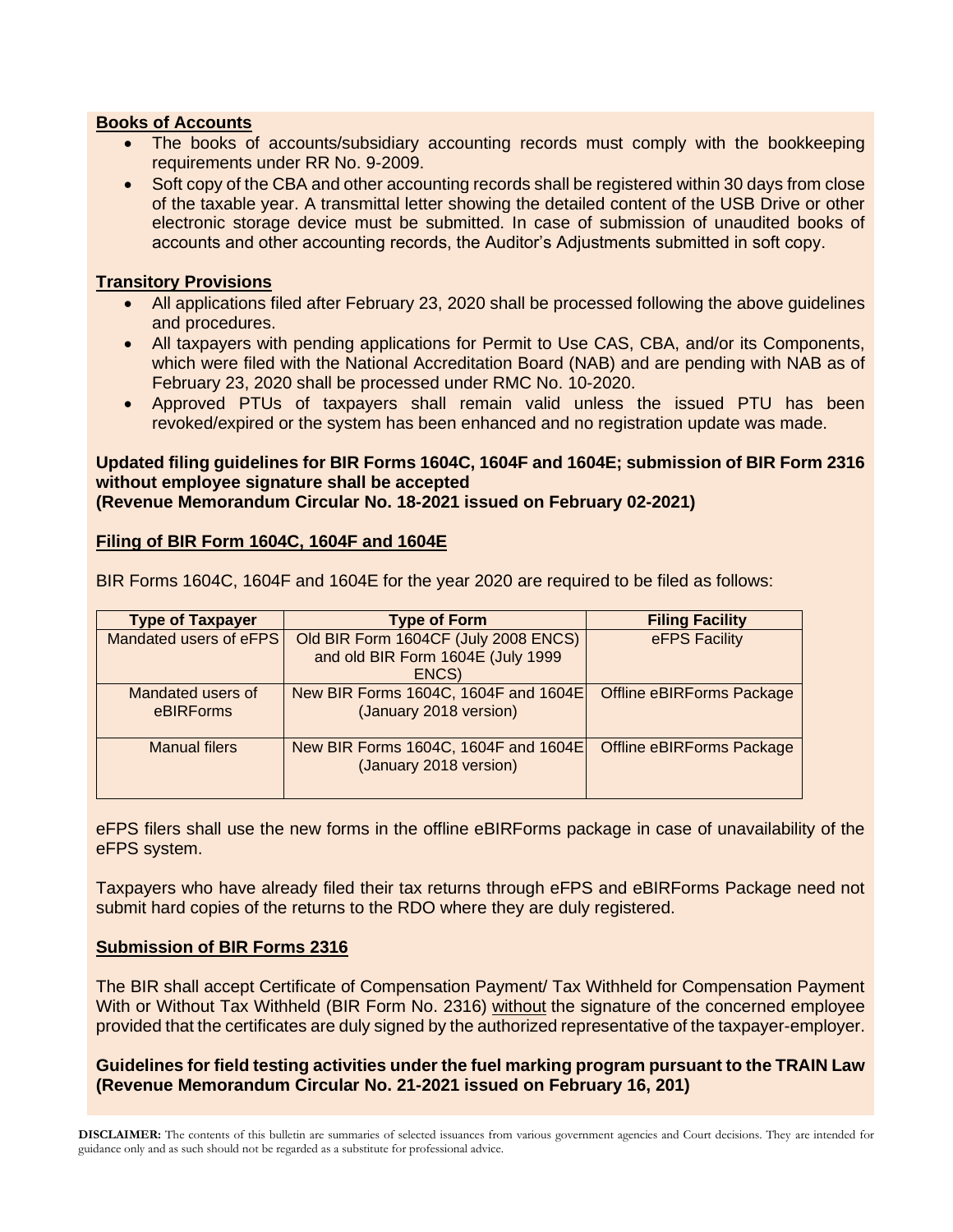RMC No. 21-21 circularizes Joint Circular No. 001-2021 which prescribes the implementing guidelines for the Random Field and Confirmatory Testing on fuels pursuant to TRAIN Law.

Field Testing shall refer to periodic random inspections and tests performed to establish qualitative and quantitative result of fuel trafficking of persons engaged in the sale, delivery, trading, transportation, distribution, or importation of fuel for domestic market. These are conducted on fuels found in warehouses, storage tanks, gas stations and other retail outlets, and in such other properties or equipment, including mechanisms of transportation. The Field Inspection Unit (FIU) shall serve as the joint special task force established by the BOC and BIR to perform the Field-Testing activities. The same shall be created in coordination with other government agencies on matters concerning petroleum products.

The responsibilities of the parties (Fuel Marking Service Provider, owner and his representative and the FIU) in the Field-Testing process are specified in the Joint Circular.

The following shall be observed in the conduct of Field Testing:

- a. A Field-Testing Plan Identifying the area for testing and the designated Mobile Laboratory Unit shall be transmitted to FIU no later than 8:00AM of the day of the Field Testing.
- b. A Mission Order shall be issued to the FIU authorizing the conduct of Field Testing in locations identified in the Field-Testing Plan.
- c. Field Testing shall be conducted in locations where fuel was transported, sold or stored, regardless if the facility is open to the public or for use of a limited group or person.
- d. At all times, the appropriate protocol shall be observed by the FIU and Service Provider when conducting Field Testing activities. Identification and Mission Order must always be presented.
- e. The owner or his representative shall be required to fill-out the Field-Testing Information Form and provide the documents as listed in the Joint Circular to the FIU at applicable testing locations.
- f. The Service Provider, witnessed by the Owner or his Representative and the FIU, shall collect 500 ml samples each of gasoline, kerosene and/or diesel from the following, as applicable:
	- i. All UGTs or storage tanks for locations with a single or multiple-product source Underground Tanks (UTGs);
	- ii. All pumps for locations with single-product source UGTs only after fueling a vehicle; or
	- iii. All compartments of Tank Trucks, Vessels or Barges.

The samples shall be properly identified and documented for purposes of testing in the Mobile Laboratory Unit for testing.

The test shall indicate a "PASS" (at least 95% fuel marker content) or "FAIL" (below 95% fuel market content) result. Re-testing shall be done for "fail" result to confirm the initial result.

Petroleum products found without the Official Fuel Marker or does not contain the required level of Official Fuel Marker shall be subject to duties and taxes, inclusive of the appropriate fines and penalties, without prejudice to the confiscation and forfeiture of such Unmarked or Diluted Fuel and the filing of the appropriate criminal case.

Pending assessment and payment of the duties and taxes due thereon including penalty, the FIU shall impound the non-compliant fuel on site.

In case the petroleum product is determined to be Unmarked, Diluted or Adulterated, either of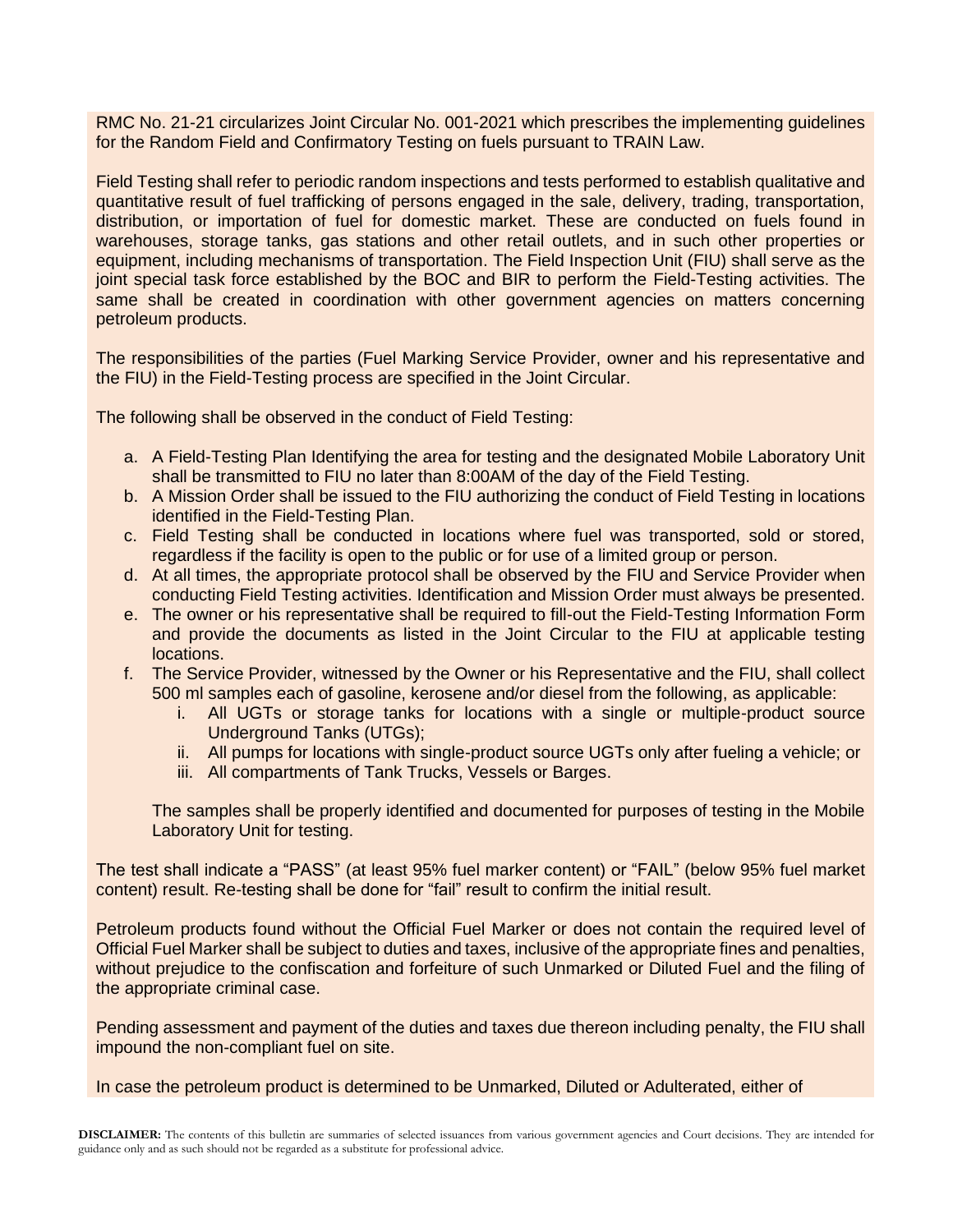the corrective measures may be done after payment of applicable taxes, fines, penalties and Fuel Marking Fees without prejudice to Section 265-A of the NIRC.

#### **Reportorial requirements on the exemption from DST of qualified loans pursuant to Bayanihan to Recover as One Act (RA 11494)**

#### **(Revenue Memorandum Circular Nos. 22 and 26-2021 issued on February 18, 2021 and February 24, 2021, respectively)**

Pursuant to Bayanihan II, covered institutions' loan term extensions and credit restructuring for loans falling due on or before December 31, 2020 may be exempt from DST.

Covered institutions shall submit, in soft and hard copy, a summary of listing of all pre-existing loans, pledges and other instruments as of the effectivity of RA 11494 on September 15, 2020, which were granted extension of payment and/or maturity periods, based on the format below:

|                 |                              | Date of                                                       | <b>Document</b><br>Reference<br><b>Number</b><br>(Account ID/<br>Reference ID,<br>as applicable) | Due date |                 |                              |                                      |
|-----------------|------------------------------|---------------------------------------------------------------|--------------------------------------------------------------------------------------------------|----------|-----------------|------------------------------|--------------------------------------|
| <b>Borrower</b> | Type of<br><b>Instrument</b> | Loan<br>Agreement/<br>Promissory<br>Note,<br>Pledges,<br>etc. |                                                                                                  | Original | <b>Extended</b> | Amount of<br>Loan/<br>Pledge | Amount of<br><b>DST</b><br>exemption |
|                 |                              |                                                               |                                                                                                  |          |                 |                              |                                      |
|                 |                              |                                                               |                                                                                                  |          |                 |                              |                                      |

The summary listing shall be submitted to Revenue District Office (RDO)/ Large Taxpayers Service/ Large Taxpayers District Office where the taxpayer is registered not later than March 31, 2021. The hard copy shall be made under oath as to the completeness, truth and accuracy by a duly authorized officer or representative of the taxpayer, and subject to post audit/verification by the BIR.

In case of failure to submit the summary listing required on the date prescribed, administrative penalties and the DST that should have been imposed on the instrument shall be paid by the covered institution upon notice and demand.

#### **BIR priority programs and projects for CY 2021 (Revenue Memorandum Circular No. 23-2021 issued on February 18, 2021)**

To generate revenues essential for the government to accelerate the recovery and bolster the resiliency of the Philippine economy, the BIR shall implement the CY 2021 Priority Programs and Projects [\(https://www.bir.gov.ph/images/bir\\_files/internal\\_communications\\_2/RMCs/2021%20RMCs/RMC%20](https://www.bir.gov.ph/images/bir_files/internal_communications_2/RMCs/2021%20RMCs/RMC%20No.%2023-2021%20Annex%20A.pdf) [No.%2023-2021%20Annex%20A.pdf\)](https://www.bir.gov.ph/images/bir_files/internal_communications_2/RMCs/2021%20RMCs/RMC%20No.%2023-2021%20Annex%20A.pdf).

This includes enforcement programs, tax compliance monitoring programs, and enhancement of administration and support services programs.

#### **Online application for eTCBP and TCVC now available (Revenue Memorandum Circular No. 24-2021 issued on February 24, 2021)**

Online application for Tax Clearance for Bidding Purposes and Tax Compliance Verification Certificate (eTCBP/TCVC) through the BIR's official electronic-mail address is now available nationwide.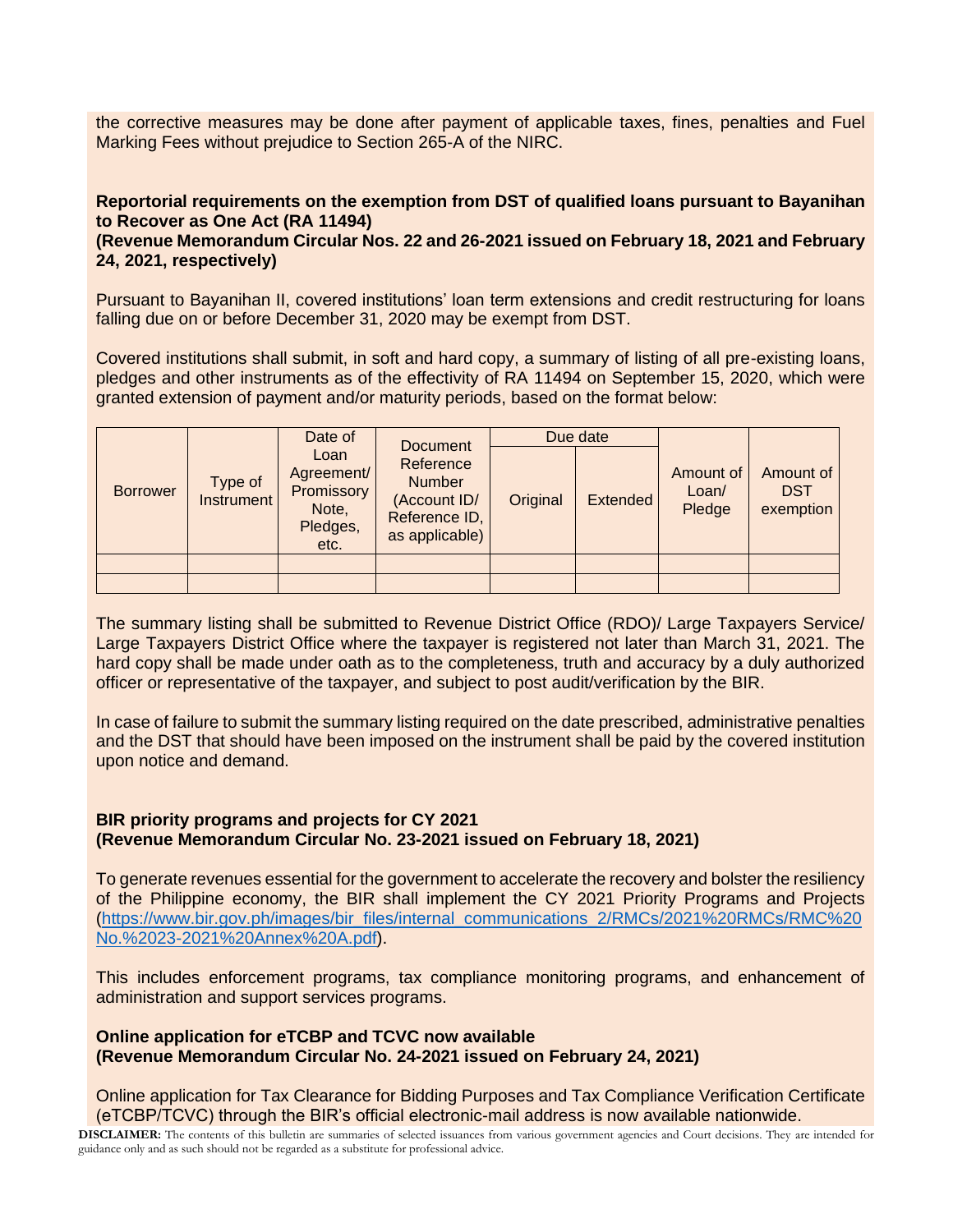All taxpayers-applicants shall electronically file their applications for TCVC and TCBP thru the BIR Centralized e-mail addresses: etcvc@bir.gov.ph and etcbp@bir.gov.ph, respectively, using the prescribed template as subject of the email – RDO [Number]\_Application for TCVC.

#### **Additional PERA UITF duly approved by the BSP (Revenue Memorandum Circular No. 25-2021 issued on February 24, 2021)**

To supplement the list of duly approved Personal Equity Retirement Account (PERA) Unit Investment Trust Fund (UITF), below is an additional PERA UITF/ investment product duly approved/accredited by the Bangko Sentral ng Pilipinas (BSP), as confirmed by the latter in its letter dated January 22, 2021:

| Name of<br><b>Bank</b>             | Name of<br><b>Fund</b>                        | <b>SubType</b> | <b>Detailed</b><br><b>Type of Fund</b>                         | <b>Denomination</b> | Date of BSP<br><b>Approval</b> |
|------------------------------------|-----------------------------------------------|----------------|----------------------------------------------------------------|---------------------|--------------------------------|
| Philippine<br><b>National Bank</b> | <b>PNB</b><br><b>PERA</b><br><b>Bond Fund</b> | <b>Bond</b>    | Medium Term   Philippine<br><b>PERA</b><br><b>Bond</b><br>Fund | Peso                | 21<br>January<br>2021          |

Only income earned from the investments and reinvestments of PERA assets in duly accredited/approved PERA investment products shall be exempt from income taxes. Moreover, income from investments and re-investments of PERA assets in government securities is likewise exempt from income taxes.

#### **Revised manual BIR Forms 2200-AN and 2200-P now available (Revenue Memorandum Circular Nos. 27 and 28-2021 issued on February 26, 2021)**

The revised manual BIR Form No. 2200-AN (Excise Tax Return for Automobiles and Non-Essential Good January 2018 ENCS) and BIR Form 2200-P (Excise Tax Return for Petroleum Products January 2020 ENCS) are already available in the BIR website (www.bir.gov.ph) under the BIR Forms-Excise Tax Return Section.

However, the forms are not yet available in the Electronic Filing and Payment System (eFPS) and Electronic Bureau of Internal Revenue Forms (eBIRForms). Thus, eFPS/eBIRForms filers shall continue to use the old BIR Form No. 2200-AN and BIR Form No. 2200-P in the eFPS and in Offline eBIRForms Package v7.8 in filing and paying the excise tax due.

Manual filers may pay their taxes due as follows:

#### **Manual payment**

- a. Authorized Agent Bank (AAB) located within the territorial jurisdiction of the Large Taxpayers Service (LTS)/Revenue District Office (RDO) where the taxpayer (Head Office of the business establishment) is registered; or
- b. In places where there are no AABs, the retum shall be filed and the tax due shall be paid with the concemed Revenue Collection Officer (RCO) under the jurisdiction of the RDO where the taxpayer (Head Office of the business establishment) is registered using MRCOS facility.

#### **Online payment**

#### a. Thru Mobile Payment (GCash/PayMaya); or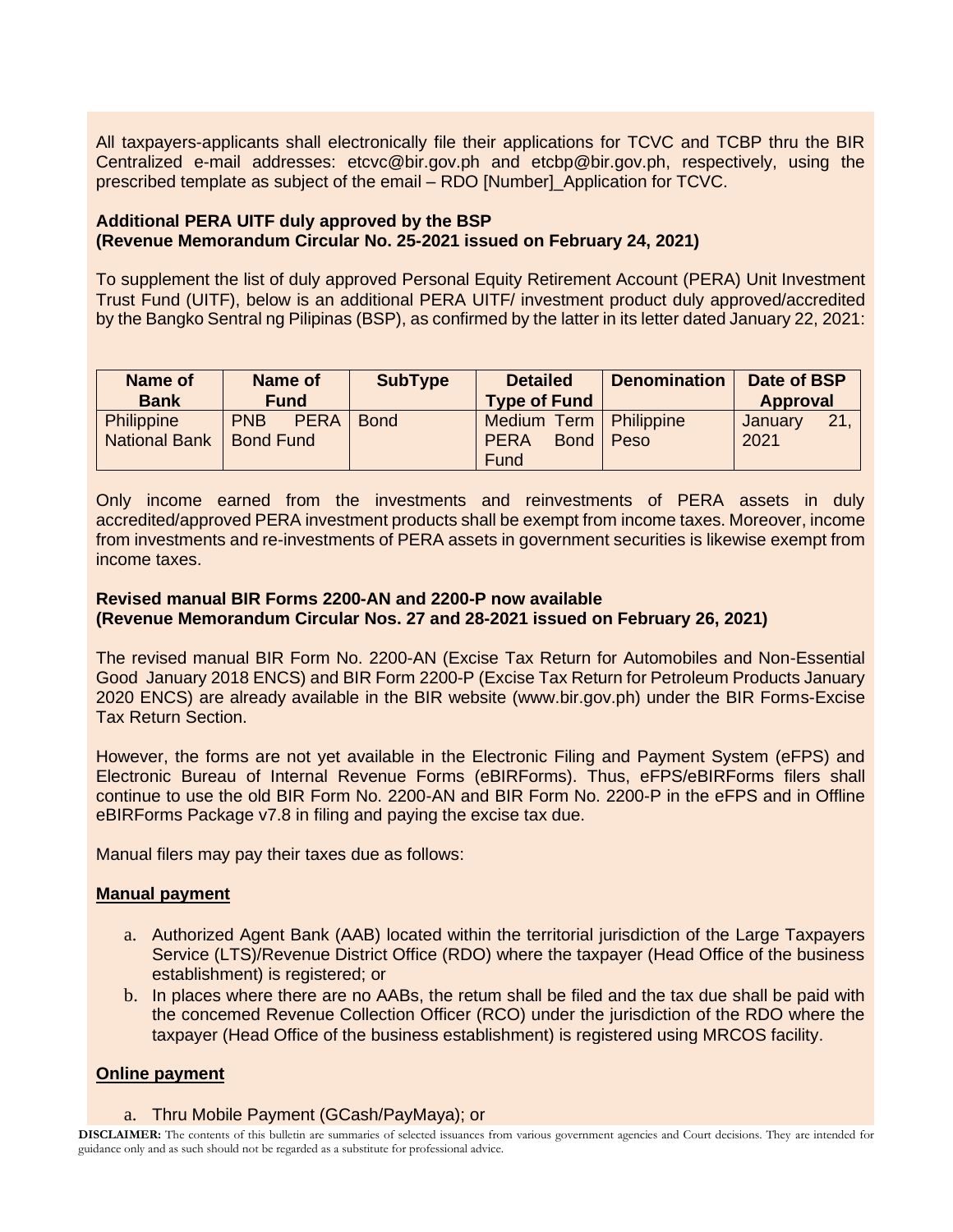- b. Landbank of the Philippines (LBP) Link.Biz Portal, for taxpayers who have ATM account with LBP and/or holders of Bancnet ATlWDebit Card; or
- c. DBP Tax Online, for holders of VISA/MasteCard Credit Card andior Bancnet ATM/DebitCard; or
- d. UnionBank Online Web and Mobile Payment Facility for Taxpayers who have account with UnionBank; or
- e. PESONet through LBP Link.Biz Portal for taxpayers who have account with RCBC and Robinson Bank.

#### **Use of e-signatures on BIR Form 2304, 2306, 2307 and 2316 now allowed (Revenue Memorandum Circular No. 29-2021 published on March 01, 2021)**

Withholding agents or their duly authorized representatives now have the option to use e-signature, aside from the manual signature, even without prior approval of the BIR, for the following BIR Forms/ Certificates:

- a. BIR Form 2304- Certificate of Income Payment not Subject to Withholding Tax (Excluding Compensation Income)
- b. BIR Form 2306- Certificate of Final Tax Withheld at Source
- c. BIR Form 2307- Certificate of Creditable Tax Withheld at Source
- d. BIR Form 2316 Certificate of Compensation Payment/ Tax Withheld

The form/certificate to be issued or affixed with e-signature should be the exact replica or copy of the latest version officially printed by the BIR. The form/certificate shall also contain the manual signature or the e-signature of the payee to be valid and binding.

The form/ certificate with e-signature shall only be issued once. In case of re-issuance, the re-issued copy should contain a "RE-PPRINT" watermark in Cambria font and size of 144.

## **SEC Issuances**

### **Submission of sworn certification for compliance on prohibition on the unfair debt collection practices of FCs and LCs**

#### **(SEC Memorandum Circular No. 02 issued on February 15, 2021)**

Financing Companies (FCs) and Lending Companies (LCs) that were incorporated after September 08, 2019 until February 17, 2021, shall submit the Sworn Certification stating the company's compliance on the prohibition on the unfair debt collection practices of FCs and LCs within thirty (30) calendar days from effectivity hereof.

FCs and LCs that will be incorporated subsequent to the effectivity of this Circular shall submit the Sworn Certification within thirty (30) calendar days from the issuance of their Certificates of Authority to Operate as a Financing/Lending Company.